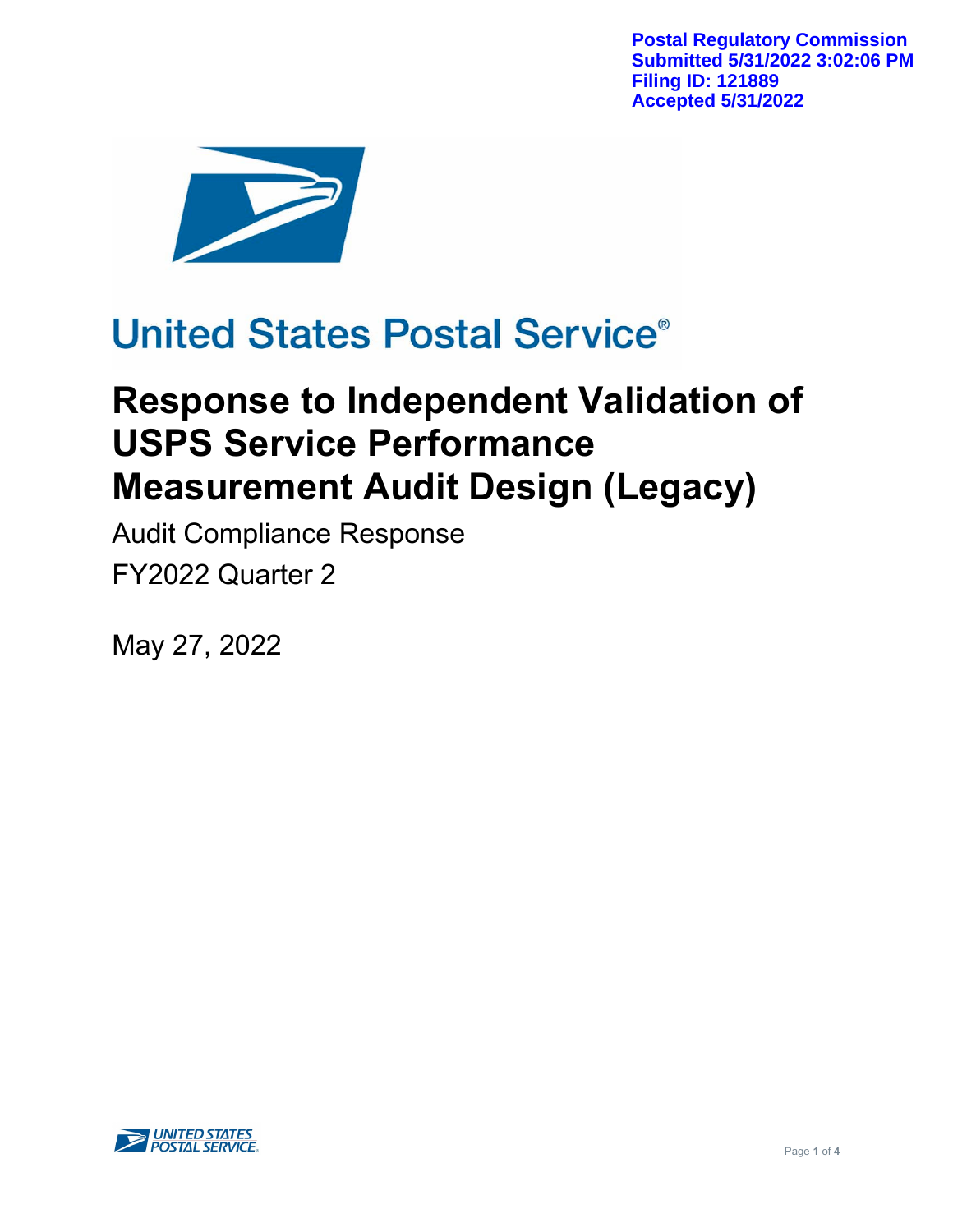#### **Table of Contents**

| T. |                                                                                                   |
|----|---------------------------------------------------------------------------------------------------|
| H. |                                                                                                   |
|    | Measure 11: Last Mile – Most districts should have a limited volume for which imputed results are |
|    | Measure 23: Processing Duration – At least 70% of the volume is measured for each product3        |

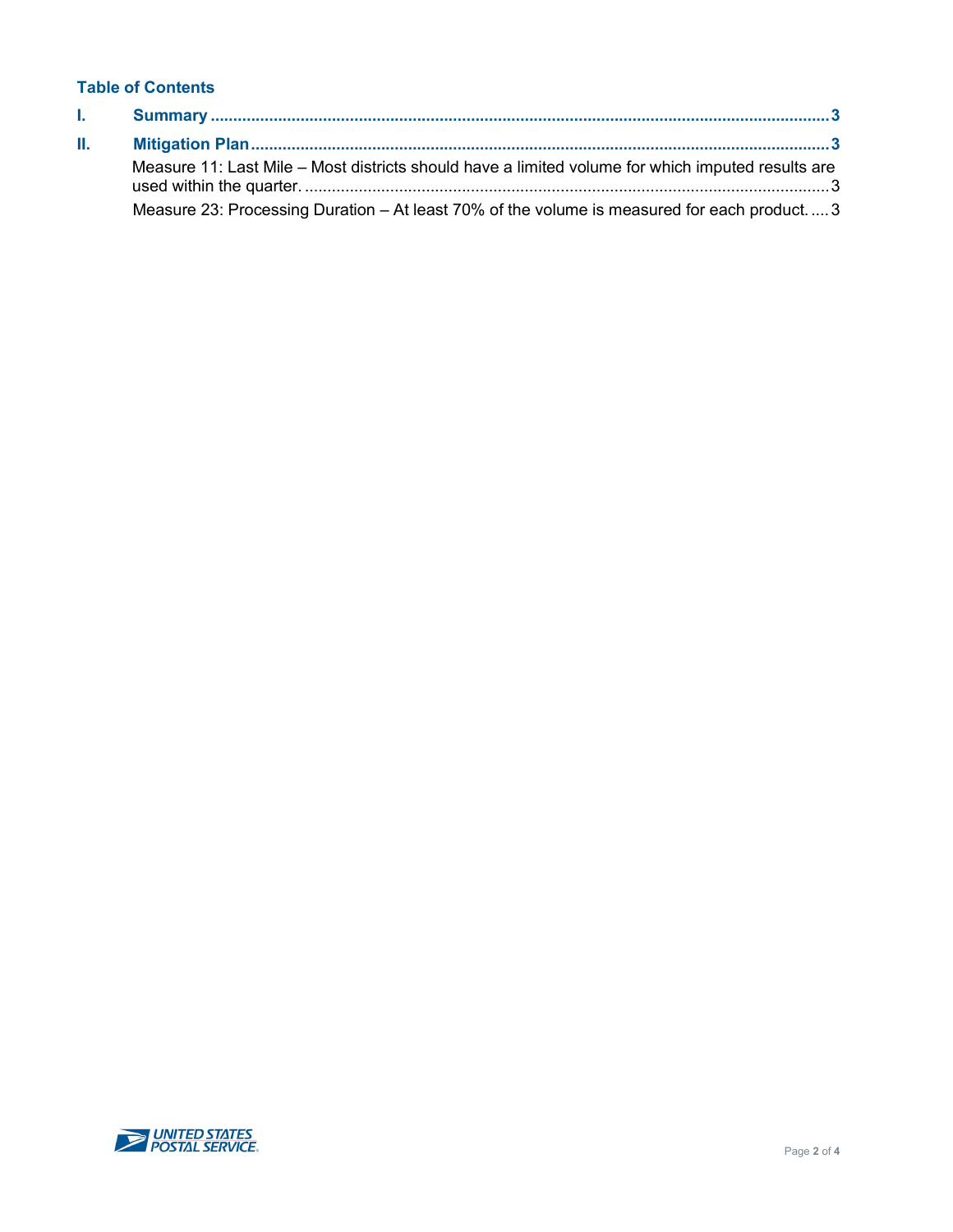## <span id="page-2-0"></span>**I. Summary**

This report presents the Response of the United States Postal Service (USPS) to the Independent Validation of USPS Service Performance Measurement (SPM) Audit Design for Quarter 2 (Q2) of fiscal year 2022 (FY22).

## <span id="page-2-1"></span>**II. Mitigation Plan**

USPS has evaluated the results of the Independent Validation of USPS SPM Audit Design for FY22 Q2 and has formulated mitigation plans for the two measures that were not achieved. All other measures were achieved.

The subsequent sections describe, in further detail, the mitigation plans for measures 11 and 23.

### <span id="page-2-2"></span>**Measure 11: Last Mile – Most districts should have a limited volume for which imputed results are used within the quarter.**

### **Quarter 2 Result: Not Achieved**

**Mitigation Plan:** Standard Operating Procedures and work instructions are available to field management through the Informed Visibility and Delivery Operations websites. Tools include instructional videos on performing Last Mile sampling, service talks and posters. Instructions are also available on how to access training materials and compliance reports. These tools are designed to help Districts ensure that all employees who have sampling responsibilities are properly trained. Increasing employees' awareness of proper procedures will help reduce the use of imputed data.

Additionally, due to limited First-Class flats volume, sixty-three Districts required the use of imputation. USPS anticipates that this audit measure will remain difficult to achieve until volumes return.

### <span id="page-2-3"></span>**Measure 23: Processing Duration – At least 70% of the volume is measured for each product.**

#### **Quarter 2 Result: Not Achieved**

**Mitigation Plan:** USPS continues to work towards increasing the volume of mail in measurement for each mail product. USPS has comprehensive efforts across Headquarters (HQ), Field Operations, and Mail Entry as follows: